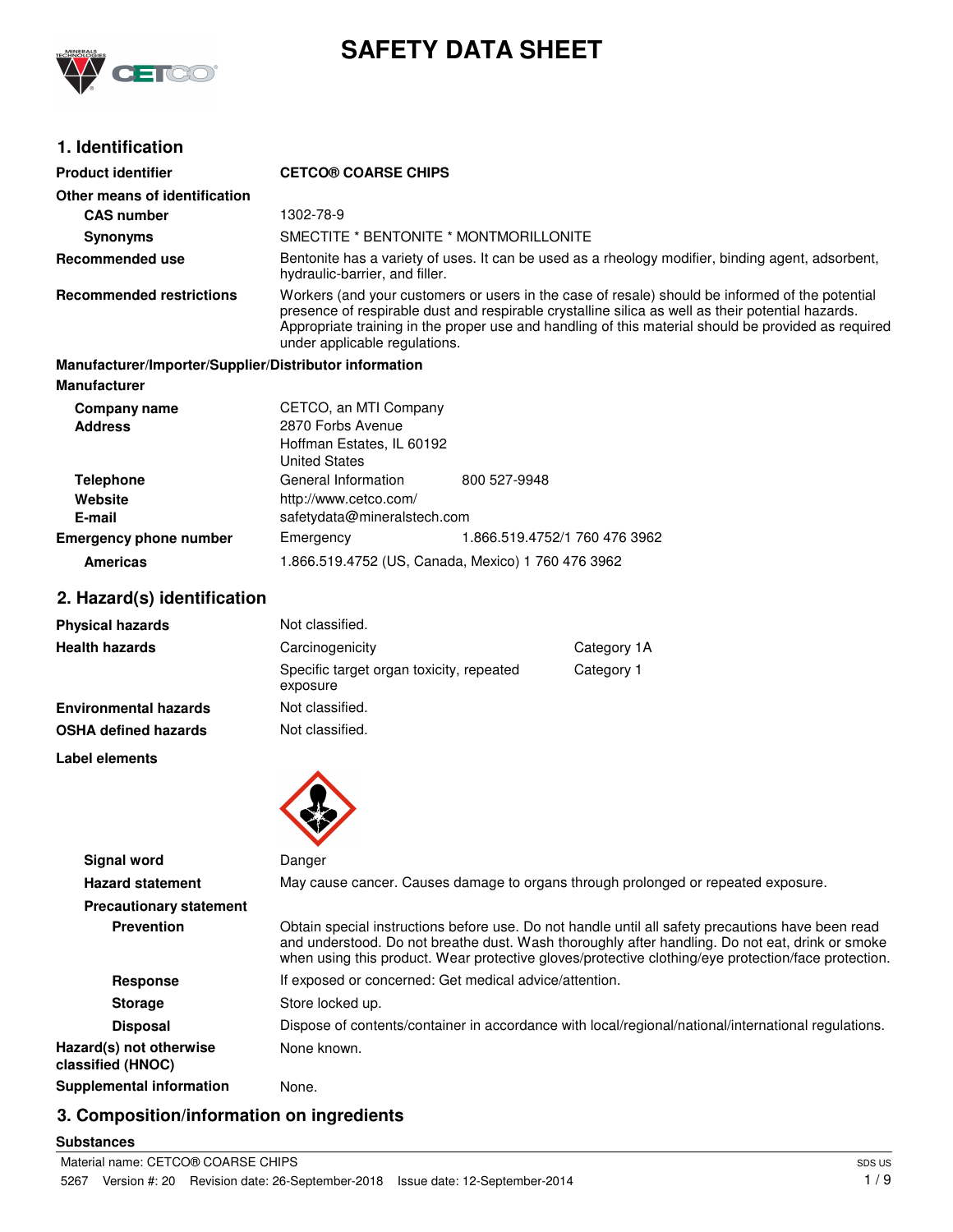| <b>Chemical name</b>                                                         | <b>Common name and synonyms</b>                                                                                                                                                                                                                                                                                                                                                                                                                                 | <b>CAS number</b> | %              |
|------------------------------------------------------------------------------|-----------------------------------------------------------------------------------------------------------------------------------------------------------------------------------------------------------------------------------------------------------------------------------------------------------------------------------------------------------------------------------------------------------------------------------------------------------------|-------------------|----------------|
| <b>Bentonite</b>                                                             | <b>SMECTITE</b><br><b>BENTONITE</b><br><b>MONTMORILLONITE</b>                                                                                                                                                                                                                                                                                                                                                                                                   | 1302-78-9         | 100            |
| <b>Constituents</b>                                                          |                                                                                                                                                                                                                                                                                                                                                                                                                                                                 |                   |                |
| <b>Chemical name</b>                                                         | <b>Common name and synonyms</b>                                                                                                                                                                                                                                                                                                                                                                                                                                 | <b>CAS number</b> | %              |
| QUARTZ (SIO2)                                                                |                                                                                                                                                                                                                                                                                                                                                                                                                                                                 | 14808-60-7        | $\epsilon = 8$ |
| <b>CRISTOBALITE</b>                                                          |                                                                                                                                                                                                                                                                                                                                                                                                                                                                 | 14464-46-1        | $\leq$ 2       |
|                                                                              | *Designates that a specific chemical identity and/or percentage of composition has been withheld as a trade secret.                                                                                                                                                                                                                                                                                                                                             |                   |                |
| <b>Composition comments</b>                                                  | Occupational Exposure Limits for constituents are listed in Section 8. Bentonite is composed<br>mainly of smectite group minerals but the composition is varied, as expected for a UVCB<br>substance, and other mineral constituents will be present in small and varying amounts. These<br>minor constituents are not relevant for classification and labelling. The purity of the product is<br>100% w/w. Impurities are not applicable for a UVCB substance. |                   |                |
| 4. First-aid measures                                                        |                                                                                                                                                                                                                                                                                                                                                                                                                                                                 |                   |                |
| Inhalation                                                                   | Move to fresh air. Call a physician if symptoms develop or persist. No specific first aid measures<br>noted.                                                                                                                                                                                                                                                                                                                                                    |                   |                |
| <b>Skin contact</b>                                                          | Get medical attention if irritation develops and persists. No specific first aid measures noted.                                                                                                                                                                                                                                                                                                                                                                |                   |                |
| Eye contact                                                                  | No specific first aid measures noted. Do not rub eyes. Rinse with water. Get medical attention if<br>irritation develops and persists.                                                                                                                                                                                                                                                                                                                          |                   |                |
| Ingestion                                                                    | No specific first aid measures noted.                                                                                                                                                                                                                                                                                                                                                                                                                           |                   |                |
| <b>Most important</b><br>symptoms/effects, acute and<br>delayed              | Dust in the eyes will cause irritation. Dusts may irritate the respiratory tract, skin and eyes.<br>Prolonged exposure may cause chronic effects.                                                                                                                                                                                                                                                                                                               |                   |                |
| Indication of immediate<br>medical attention and special<br>treatment needed | Provide general supportive measures and treat symptomatically. Keep victim under observation.<br>Symptoms may be delayed.                                                                                                                                                                                                                                                                                                                                       |                   |                |
| <b>General information</b>                                                   | IF exposed or concerned: Get medical advice/attention. If you feel unwell, seek medical advice<br>(show the label where possible). Ensure that medical personnel are aware of the material(s)<br>involved, and take precautions to protect themselves. No hazards which require special first aid<br>measures. Provide general supportive measures and treat symptomatically.                                                                                   |                   |                |
| 5. Fire-fighting measures                                                    |                                                                                                                                                                                                                                                                                                                                                                                                                                                                 |                   |                |
| Suitable extinguishing media                                                 | Use any media suitable for the surrounding fires.                                                                                                                                                                                                                                                                                                                                                                                                               |                   |                |
| <b>Unsuitable extinguishing</b><br>media                                     | Not applicable, non-combustible.                                                                                                                                                                                                                                                                                                                                                                                                                                |                   |                |
| Specific hazards arising from<br>the chemical                                | None known. The product itself does not burn.                                                                                                                                                                                                                                                                                                                                                                                                                   |                   |                |
| Special protective equipment<br>and precautions for firefighters             | Material can be slippery when wet.                                                                                                                                                                                                                                                                                                                                                                                                                              |                   |                |
| <b>Fire fighting</b><br>equipment/instructions                               | Use water spray to cool unopened containers.                                                                                                                                                                                                                                                                                                                                                                                                                    |                   |                |
| <b>Specific methods</b>                                                      | Use standard firefighting procedures and consider the hazards of other involved materials.                                                                                                                                                                                                                                                                                                                                                                      |                   |                |
| <b>General fire hazards</b>                                                  | No unusual fire or explosion hazards noted. This material will not burn.                                                                                                                                                                                                                                                                                                                                                                                        |                   |                |

## **6. Accidental release measures**

Keep unnecessary personnel away. Keep people away from and upwind of spill/leak. Material can be slippery when wet. Wear appropriate protective equipment and clothing during clean-up. Do not breathe dust. Use a NIOSH/MSHA approved respirator if there is a risk of exposure to dust/fume at levels exceeding the exposure limits. Ensure adequate ventilation. Local authorities should be advised if significant spillages cannot be contained. For personal protection, see section 8 of the SDS. No special precautions are necessary beyond normal good hygiene practices. See Section 8 for additional personal protection advice when handling this product. **Personal precautions, protective equipment and emergency procedures**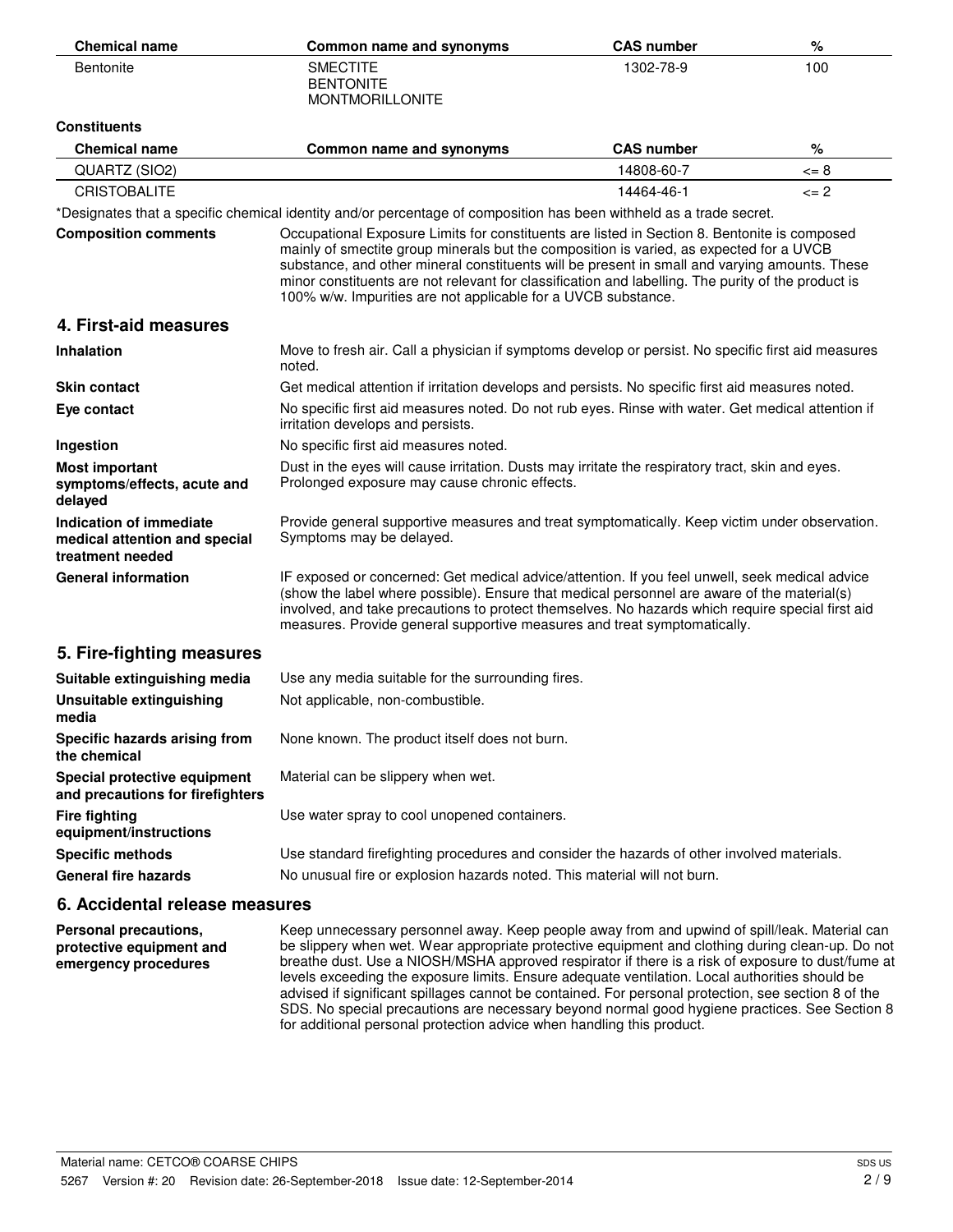| <b>Methods and materials for</b><br>containment and cleaning up | Avoid dispersal of dust in the air (i.e., clearing dust surfaces with compressed air). Collect dust<br>using a vacuum cleaner equipped with HEPA filter. Stop the flow of material, if this is without risk.                                                                                                                                                                                                                                                                                                                                                                  |  |
|-----------------------------------------------------------------|-------------------------------------------------------------------------------------------------------------------------------------------------------------------------------------------------------------------------------------------------------------------------------------------------------------------------------------------------------------------------------------------------------------------------------------------------------------------------------------------------------------------------------------------------------------------------------|--|
|                                                                 | Large Spills: Wet down with water and dike for later disposal. Shovel the material into waste<br>container. Following product recovery, flush area with water.                                                                                                                                                                                                                                                                                                                                                                                                                |  |
|                                                                 | Small Spills: Sweep up or vacuum up spillage and collect in suitable container for disposal.                                                                                                                                                                                                                                                                                                                                                                                                                                                                                  |  |
|                                                                 | Never return spills to original containers for re-use. Put material in suitable, covered, labeled<br>containers. For waste disposal, see section 13 of the SDS. Collect powder using special dust<br>vacuum cleaner with particle filter or carefully sweep into closed container.                                                                                                                                                                                                                                                                                            |  |
| <b>Environmental precautions</b>                                | Prevent further leakage or spillage if safe to do so. Avoid discharge into drains, water courses or<br>onto the ground.                                                                                                                                                                                                                                                                                                                                                                                                                                                       |  |
| 7. Handling and storage                                         |                                                                                                                                                                                                                                                                                                                                                                                                                                                                                                                                                                               |  |
| Precautions for safe handling                                   | Obtain special instructions before use. Do not handle until all safety precautions have been read<br>and understood. Minimize dust generation and accumulation. Provide appropriate exhaust<br>ventilation at places where dust is formed. Do not breathe dust. When using, do not eat, drink or<br>smoke. Should be handled in closed systems, if possible. In case of insufficient ventilation, wear<br>suitable respiratory equipment. Wear appropriate personal protective equipment. Wash hands<br>thoroughly after handling. Observe good industrial hygiene practices. |  |
| Conditions for safe storage,<br>including any incompatibilities | Store locked up. No special restrictions on storage with other products. Store in a dry area. Keep<br>the container dry. Store in tightly closed container. Store in a well-ventilated place. Keep out of the<br>reach of children. Store away from incompatible materials (see Section 10 of the SDS).                                                                                                                                                                                                                                                                       |  |

## **8. Exposure controls/personal protection**

## **Occupational exposure limits**

## **US. OSHA Table Z-1 Limits for Air Contaminants (29 CFR 1910.1000)**

| <b>Constituents</b>                         | <b>Type</b> | Value              | <b>Form</b>          |
|---------------------------------------------|-------------|--------------------|----------------------|
| <b>CRISTOBALITE (CAS</b><br>14464-46-1)     | PEL         | $0.05$ mg/m $3$    | Respirable dust.     |
| QUARTZ (SIO2) (CAS<br>14808-60-7)           | PEL         | $0.05$ mg/m $3$    | Respirable dust.     |
| US. OSHA Table Z-3 (29 CFR 1910.1000)       |             |                    |                      |
| <b>Constituents</b>                         | <b>Type</b> | Value              | <b>Form</b>          |
| <b>INERT OR NUISANCE</b><br><b>DUSTS</b>    | <b>TWA</b>  | $5 \text{ mg/m}$ 3 | Respirable fraction. |
|                                             |             | $15$ mg/m $3$      | Total dust.          |
|                                             |             | 50 mppcf           | Total dust.          |
|                                             |             | 15 mppcf           | Respirable fraction. |
| <b>CRISTOBALITE (CAS</b><br>14464-46-1)     | <b>TWA</b>  | $0.05$ mg/m $3$    | Respirable.          |
|                                             |             | 1.2 mppcf          | Respirable.          |
| QUARTZ (SIO2) (CAS<br>14808-60-7)           | <b>TWA</b>  | $0.1$ mg/m3        | Respirable.          |
|                                             |             | 2.4 mppcf          | Respirable.          |
| <b>US. ACGIH Threshold Limit Values</b>     |             |                    |                      |
| <b>Constituents</b>                         | <b>Type</b> | Value              | Form                 |
| <b>CRISTOBALITE (CAS</b><br>14464-46-1)     | <b>TWA</b>  | $0.025$ mg/m $3$   | Respirable fraction. |
| QUARTZ (SIO2) (CAS<br>14808-60-7)           | <b>TWA</b>  | $0.025$ mg/m3      | Respirable fraction. |
| US. NIOSH: Pocket Guide to Chemical Hazards |             |                    |                      |
| <b>Constituents</b>                         | <b>Type</b> | Value              | Form                 |
| <b>CRISTOBALITE (CAS</b><br>14464-46-1)     | <b>TWA</b>  | $0.05$ mg/m $3$    | Respirable dust.     |
| QUARTZ (SIO2) (CAS<br>14808-60-7)           | <b>TWA</b>  | $0.05$ mg/m $3$    | Respirable dust.     |

**Biological limit values** No biological exposure limits noted for the ingredient(s).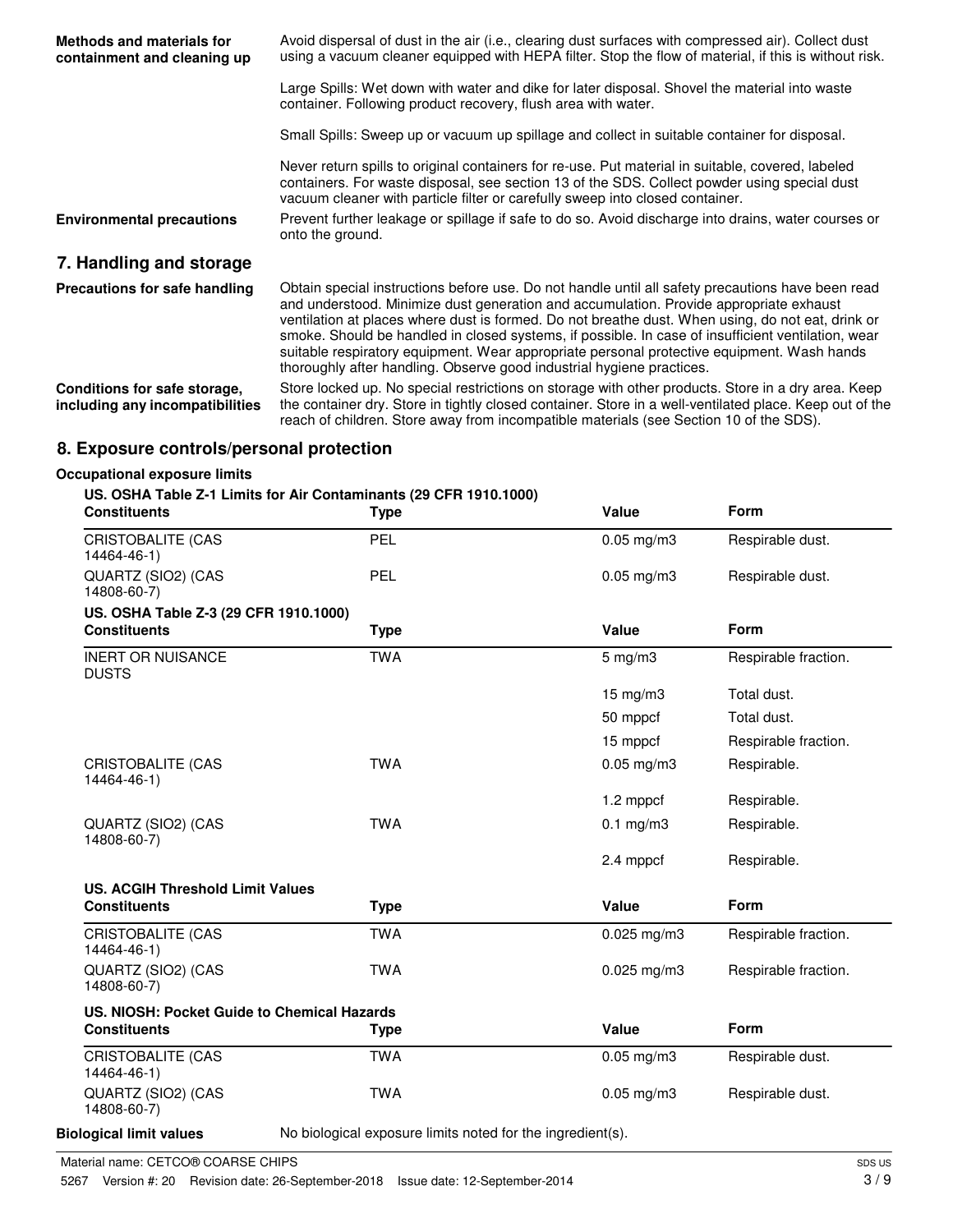| Appropriate engineering<br>controls      | If engineering measures are not sufficient to maintain concentrations of dust particulates below the<br>OEL, suitable respiratory protection must be worn. Good general ventilation (typically 10 air<br>changes per hour) should be used. Ventilation rates should be matched to conditions. If<br>applicable, use process enclosures, local exhaust ventilation, or other engineering controls to<br>maintain airborne levels below recommended exposure limits. If exposure limits have not been<br>established, maintain airborne levels to an acceptable level. If material is ground, cut, or used in<br>any operation which may generate dusts, use appropriate local exhaust ventilation to keep<br>exposures below the recommended exposure limits. |
|------------------------------------------|--------------------------------------------------------------------------------------------------------------------------------------------------------------------------------------------------------------------------------------------------------------------------------------------------------------------------------------------------------------------------------------------------------------------------------------------------------------------------------------------------------------------------------------------------------------------------------------------------------------------------------------------------------------------------------------------------------------------------------------------------------------|
|                                          | Individual protection measures, such as personal protective equipment                                                                                                                                                                                                                                                                                                                                                                                                                                                                                                                                                                                                                                                                                        |
| Eye/face protection                      | Chemical respirator with organic vapor cartridge, full facepiece, dust and mist filter. Applicable for<br>industrial settings only. Wear dust-resistant safety goggles where there is danger of eye contact.                                                                                                                                                                                                                                                                                                                                                                                                                                                                                                                                                 |
| <b>Skin protection</b>                   |                                                                                                                                                                                                                                                                                                                                                                                                                                                                                                                                                                                                                                                                                                                                                              |
| <b>Hand protection</b>                   | Wear appropriate chemical resistant gloves. Applicable for industrial settings only. No protection is<br>ordinarily required under normal conditions of use.                                                                                                                                                                                                                                                                                                                                                                                                                                                                                                                                                                                                 |
| <b>Other</b>                             | Use of an impervious apron is recommended. Normal work clothing (long sleeved shirts and long<br>pants) is recommended. Applicable for industrial settings only.                                                                                                                                                                                                                                                                                                                                                                                                                                                                                                                                                                                             |
| <b>Respiratory protection</b>            | Use a NIOSH/MSHA approved respirator if there is a risk of exposure to dust/fume at levels<br>exceeding the exposure limits. Chemical respirator with organic vapor cartridge, full facepiece,<br>dust and mist filter. Applicable for industrial settings only.                                                                                                                                                                                                                                                                                                                                                                                                                                                                                             |
| <b>Thermal hazards</b>                   | Not applicable.                                                                                                                                                                                                                                                                                                                                                                                                                                                                                                                                                                                                                                                                                                                                              |
| <b>General hygiene</b><br>considerations | Observe any medical surveillance requirements. Always observe good personal hygiene<br>measures, such as washing after handling the material and before eating, drinking, and/or<br>smoking. Routinely wash work clothing and protective equipment to remove contaminants. Use<br>good industrial hygiene practices in handling this material.                                                                                                                                                                                                                                                                                                                                                                                                               |

## **9. Physical and chemical properties**

| <b>Appearance</b>                                 | Tablet. Pellets.                      |  |
|---------------------------------------------------|---------------------------------------|--|
| <b>Physical state</b>                             | Solid.                                |  |
| <b>Form</b>                                       | Solid. Tablet.                        |  |
| Color                                             | Various.                              |  |
| Odor                                              | None.                                 |  |
| <b>Odor threshold</b>                             | Not applicable.                       |  |
| рH                                                | $8.5 - 11$                            |  |
| Melting point/freezing point                      | > 842 °F (> 450 °C) / Not applicable. |  |
| Initial boiling point and boiling<br>range        | Not applicable.                       |  |
| <b>Flash point</b>                                | Not applicable.                       |  |
| <b>Evaporation rate</b>                           | Not available.                        |  |
| Flammability (solid, gas)                         | This product is not flammable.        |  |
| Upper/lower flammability or explosive limits      |                                       |  |
| <b>Flammability limit - lower</b><br>(%)          | Not applicable.                       |  |
| <b>Flammability limit - upper</b><br>(%)          | Not applicable.                       |  |
| Explosive limit - lower (%)                       | Not available.                        |  |
| Explosive limit - upper (%)                       | Not available.                        |  |
| Vapor pressure                                    | Not applicable.                       |  |
| <b>Vapor density</b>                              | Not applicable.                       |  |
| <b>Relative density</b>                           | $2.6$ g/cm <sup>3</sup>               |  |
| Solubility(ies)                                   |                                       |  |
| <b>Solubility (water)</b>                         | $< 0.9$ mg/l                          |  |
| <b>Partition coefficient</b><br>(n-octanol/water) | Not applicable.<br>Not applicable.    |  |
| <b>Auto-ignition temperature</b>                  | Not applicable.                       |  |
| <b>Decomposition temperature</b>                  | $>932$ °F ( $>500$ °C)                |  |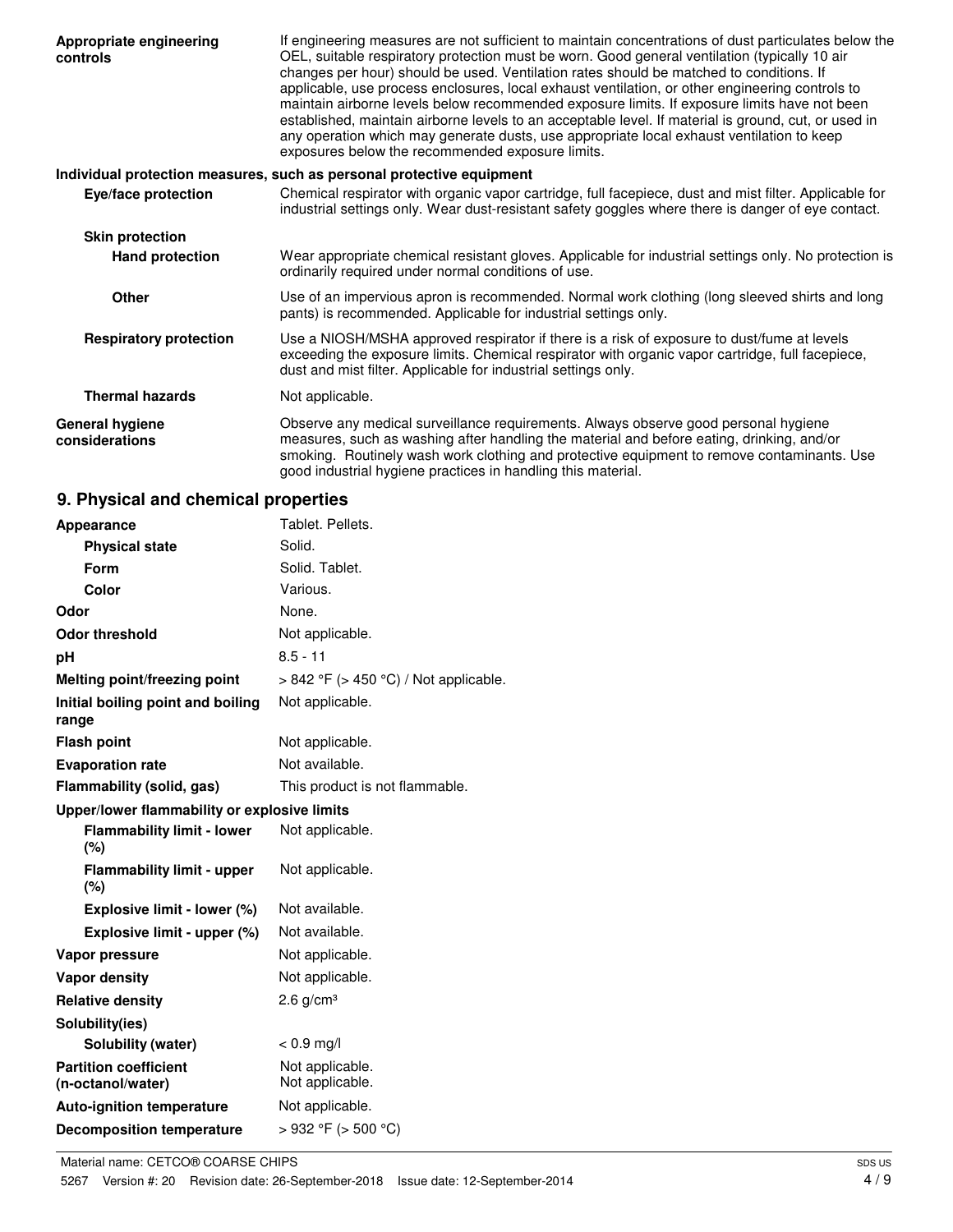| <b>Viscosity</b>                            | Not applicable.               |
|---------------------------------------------|-------------------------------|
| <b>Viscosity temperature</b>                | Not applicable.               |
| <b>Other information</b>                    |                               |
| <b>Bulk density</b>                         | $0.9 - 1.4$ g/cm <sup>3</sup> |
| <b>Explosive limit</b>                      | Not applicable.               |
| <b>Explosive properties</b>                 | Not explosive. Not explosive  |
| <b>Explosivity</b>                          | Not applicable.               |
| <b>Flame extension</b>                      | Not applicable.               |
| <b>Flammability</b>                         | Not applicable.               |
| <b>Flammability (flash back)</b>            | Not applicable.               |
| <b>Flammability (Heat of</b><br>combustion) | Not applicable.               |
| <b>Flammability (Train fire)</b>            | Not applicable.               |
| <b>Flammability class</b>                   | Not applicable.               |
| <b>Flash point class</b>                    | Not flammable                 |
| <b>Molecular formula</b>                    | <b>UVCB Substance</b>         |
| Molecular weight                            | Not applicable.               |
| <b>Oxidizing properties</b>                 | Not oxidizing. None.          |
| <b>Percent volatile</b>                     | $0\%$                         |
| pH in aqueous solution                      | $8.5 - 11$                    |
| <b>Specific gravity</b>                     | Not applicable.               |
| <b>VOC</b>                                  | CARB<br>$0\%$                 |
| 10. Stability and reactivity                |                               |

| <b>Reactivity</b>                            | The product is stable and non-reactive under normal conditions of use, storage and transport.                                                                                                       |
|----------------------------------------------|-----------------------------------------------------------------------------------------------------------------------------------------------------------------------------------------------------|
| <b>Chemical stability</b>                    | Stable at normal conditions.                                                                                                                                                                        |
| <b>Possibility of hazardous</b><br>reactions | Will not occur.                                                                                                                                                                                     |
| <b>Conditions to avoid</b>                   | Keep away from heat, hot surfaces, sparks, open flames and other ignition sources. Moisture.<br>Avoid temperatures exceeding the decomposition temperature. Contact with incompatible<br>materials. |
| Incompatible materials                       | None known.                                                                                                                                                                                         |
| <b>Hazardous decomposition</b><br>products   | None.                                                                                                                                                                                               |

## **11. Toxicological information**

| Information on likely routes of exposure                                           |                                                                      |  |
|------------------------------------------------------------------------------------|----------------------------------------------------------------------|--|
| <b>Inhalation</b>                                                                  | Dust may irritate respiratory system.                                |  |
| <b>Skin contact</b>                                                                | Dust or powder may irritate the skin.                                |  |
| Eye contact                                                                        | Dust in the eyes will cause irritation.                              |  |
| Ingestion                                                                          | Not classified.                                                      |  |
| Symptoms related to the<br>physical, chemical and<br>toxicological characteristics | Dusts may irritate the respiratory tract, skin and eyes. None known. |  |

## **Information on toxicological effects**

| <b>Acute toxicity</b>     | Not classified. Not known. |                            |  |  |
|---------------------------|----------------------------|----------------------------|--|--|
| <b>Product</b>            | <b>Species</b>             | <b>Test Results</b>        |  |  |
| Bentonite (CAS 1302-78-9) |                            |                            |  |  |
| <b>Acute</b>              |                            |                            |  |  |
| <b>Inhalation</b>         |                            |                            |  |  |
| Dust                      |                            |                            |  |  |
| <b>LC50</b>               | Rat                        | > 5.27 mg/l, 4 hr OECD 436 |  |  |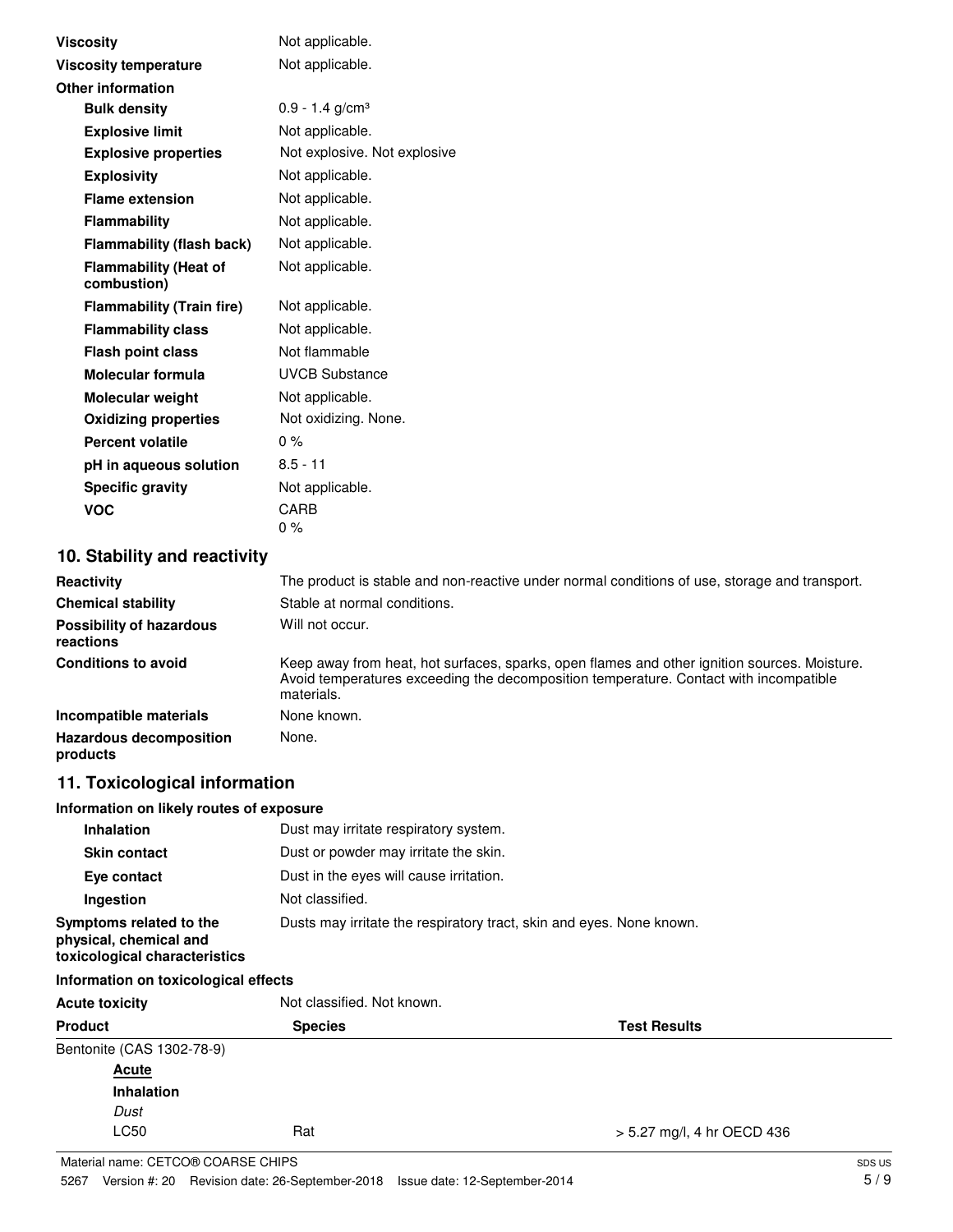| Product                                                                                                                        | <b>Species</b>                                                                                                                                                                                                                                                                                                                                                                                                                                                                                                                                                                                                                                                                                                                                                                                                                                                                                                                                                                                                                                            |                                                                                           | <b>Test Results</b>                                                                                                                                                                                   |
|--------------------------------------------------------------------------------------------------------------------------------|-----------------------------------------------------------------------------------------------------------------------------------------------------------------------------------------------------------------------------------------------------------------------------------------------------------------------------------------------------------------------------------------------------------------------------------------------------------------------------------------------------------------------------------------------------------------------------------------------------------------------------------------------------------------------------------------------------------------------------------------------------------------------------------------------------------------------------------------------------------------------------------------------------------------------------------------------------------------------------------------------------------------------------------------------------------|-------------------------------------------------------------------------------------------|-------------------------------------------------------------------------------------------------------------------------------------------------------------------------------------------------------|
| Oral                                                                                                                           |                                                                                                                                                                                                                                                                                                                                                                                                                                                                                                                                                                                                                                                                                                                                                                                                                                                                                                                                                                                                                                                           |                                                                                           |                                                                                                                                                                                                       |
| Dust                                                                                                                           |                                                                                                                                                                                                                                                                                                                                                                                                                                                                                                                                                                                                                                                                                                                                                                                                                                                                                                                                                                                                                                                           |                                                                                           |                                                                                                                                                                                                       |
| LD50                                                                                                                           | Rat                                                                                                                                                                                                                                                                                                                                                                                                                                                                                                                                                                                                                                                                                                                                                                                                                                                                                                                                                                                                                                                       |                                                                                           | > 2000 mg/kg OECD 425                                                                                                                                                                                 |
| <b>Constituents</b>                                                                                                            | <b>Species</b>                                                                                                                                                                                                                                                                                                                                                                                                                                                                                                                                                                                                                                                                                                                                                                                                                                                                                                                                                                                                                                            |                                                                                           | <b>Test Results</b>                                                                                                                                                                                   |
| CRISTOBALITE (CAS 14464-46-1)                                                                                                  |                                                                                                                                                                                                                                                                                                                                                                                                                                                                                                                                                                                                                                                                                                                                                                                                                                                                                                                                                                                                                                                           |                                                                                           |                                                                                                                                                                                                       |
| <u>Acute</u>                                                                                                                   |                                                                                                                                                                                                                                                                                                                                                                                                                                                                                                                                                                                                                                                                                                                                                                                                                                                                                                                                                                                                                                                           |                                                                                           |                                                                                                                                                                                                       |
| Oral                                                                                                                           |                                                                                                                                                                                                                                                                                                                                                                                                                                                                                                                                                                                                                                                                                                                                                                                                                                                                                                                                                                                                                                                           |                                                                                           |                                                                                                                                                                                                       |
| LD50                                                                                                                           | Rat                                                                                                                                                                                                                                                                                                                                                                                                                                                                                                                                                                                                                                                                                                                                                                                                                                                                                                                                                                                                                                                       |                                                                                           | > 22500 mg/kg                                                                                                                                                                                         |
| Skin corrosion/irritation                                                                                                      | Not classified.                                                                                                                                                                                                                                                                                                                                                                                                                                                                                                                                                                                                                                                                                                                                                                                                                                                                                                                                                                                                                                           |                                                                                           |                                                                                                                                                                                                       |
| Serious eye damage/eye<br><i>irritation</i>                                                                                    |                                                                                                                                                                                                                                                                                                                                                                                                                                                                                                                                                                                                                                                                                                                                                                                                                                                                                                                                                                                                                                                           | Not classified. Mild irritant to eyes (according to the modified Kay & Calandra criteria) |                                                                                                                                                                                                       |
| Respiratory or skin sensitization                                                                                              |                                                                                                                                                                                                                                                                                                                                                                                                                                                                                                                                                                                                                                                                                                                                                                                                                                                                                                                                                                                                                                                           |                                                                                           |                                                                                                                                                                                                       |
| <b>Respiratory sensitization</b>                                                                                               | Not classified.                                                                                                                                                                                                                                                                                                                                                                                                                                                                                                                                                                                                                                                                                                                                                                                                                                                                                                                                                                                                                                           |                                                                                           |                                                                                                                                                                                                       |
| <b>Skin sensitization</b>                                                                                                      | Not classified.                                                                                                                                                                                                                                                                                                                                                                                                                                                                                                                                                                                                                                                                                                                                                                                                                                                                                                                                                                                                                                           |                                                                                           |                                                                                                                                                                                                       |
| Germ cell mutagenicity                                                                                                         | Not classified.                                                                                                                                                                                                                                                                                                                                                                                                                                                                                                                                                                                                                                                                                                                                                                                                                                                                                                                                                                                                                                           |                                                                                           |                                                                                                                                                                                                       |
| Carcinogenicity                                                                                                                | In June 2003, SCOEL (the EU Scientific Committee on Occupational Exposure Limits) concluded<br>that the main effect in humans of the inhalation of respirable crystalline silica dust is silicosis.<br>"There is sufficient information to conclude that the relative risk of lung cancer is increased in<br>persons with silicosis (and, apparently, not in employees without silicosis exposed to silica dust in<br>quarries and in the ceramic industry). Therefore, preventing the onset of silicosis will also reduce<br>the cancer risk" (SCOEL SUM Doc 94-final, June 2003) According to the current state of the art,<br>worker protection against silicosis can be consistently assured by respecting the existing<br>regulatory occupational exposure limits. May cause cancer. Occupational exposure to respirable<br>dust and respirable crystalline silica should be monitored and controlled. This product contains<br><10% total crystalline silica. The respirable crystalline silica as determined by the SWeRF method<br>is $<$ 1% w/w. |                                                                                           |                                                                                                                                                                                                       |
| IARC Monographs. Overall Evaluation of Carcinogenicity                                                                         |                                                                                                                                                                                                                                                                                                                                                                                                                                                                                                                                                                                                                                                                                                                                                                                                                                                                                                                                                                                                                                                           |                                                                                           |                                                                                                                                                                                                       |
| CRISTOBALITE (CAS 14464-46-1)                                                                                                  |                                                                                                                                                                                                                                                                                                                                                                                                                                                                                                                                                                                                                                                                                                                                                                                                                                                                                                                                                                                                                                                           | 1 Carcinogenic to humans.                                                                 |                                                                                                                                                                                                       |
| QUARTZ (SIO2) (CAS 14808-60-7)                                                                                                 |                                                                                                                                                                                                                                                                                                                                                                                                                                                                                                                                                                                                                                                                                                                                                                                                                                                                                                                                                                                                                                                           | 1 Carcinogenic to humans.                                                                 |                                                                                                                                                                                                       |
| OSHA Specifically Regulated Substances (29 CFR 1910.1001-1052)                                                                 |                                                                                                                                                                                                                                                                                                                                                                                                                                                                                                                                                                                                                                                                                                                                                                                                                                                                                                                                                                                                                                                           |                                                                                           |                                                                                                                                                                                                       |
| CRISTOBALITE (CAS 14464-46-1)<br>QUARTZ (SIO2) (CAS 14808-60-7)<br>US. National Toxicology Program (NTP) Report on Carcinogens |                                                                                                                                                                                                                                                                                                                                                                                                                                                                                                                                                                                                                                                                                                                                                                                                                                                                                                                                                                                                                                                           | Cancer<br>Cancer                                                                          |                                                                                                                                                                                                       |
| CRISTOBALITE (CAS 14464-46-1)                                                                                                  |                                                                                                                                                                                                                                                                                                                                                                                                                                                                                                                                                                                                                                                                                                                                                                                                                                                                                                                                                                                                                                                           | Known To Be Human Carcinogen.                                                             | Reasonably Anticipated to be a Human Carcinogen.                                                                                                                                                      |
| QUARTZ (SIO2) (CAS 14808-60-7)                                                                                                 |                                                                                                                                                                                                                                                                                                                                                                                                                                                                                                                                                                                                                                                                                                                                                                                                                                                                                                                                                                                                                                                           | Known To Be Human Carcinogen.                                                             |                                                                                                                                                                                                       |
| <b>Reproductive toxicity</b>                                                                                                   | Not classified.                                                                                                                                                                                                                                                                                                                                                                                                                                                                                                                                                                                                                                                                                                                                                                                                                                                                                                                                                                                                                                           |                                                                                           |                                                                                                                                                                                                       |
| Specific target organ toxicity -<br>single exposure                                                                            | Not classified.                                                                                                                                                                                                                                                                                                                                                                                                                                                                                                                                                                                                                                                                                                                                                                                                                                                                                                                                                                                                                                           |                                                                                           |                                                                                                                                                                                                       |
| Specific target organ toxicity -<br>repeated exposure                                                                          |                                                                                                                                                                                                                                                                                                                                                                                                                                                                                                                                                                                                                                                                                                                                                                                                                                                                                                                                                                                                                                                           | Causes damage to organs through prolonged or repeated exposure.                           |                                                                                                                                                                                                       |
| <b>Aspiration hazard</b>                                                                                                       | Not an aspiration hazard.                                                                                                                                                                                                                                                                                                                                                                                                                                                                                                                                                                                                                                                                                                                                                                                                                                                                                                                                                                                                                                 |                                                                                           |                                                                                                                                                                                                       |
| <b>Chronic effects</b>                                                                                                         |                                                                                                                                                                                                                                                                                                                                                                                                                                                                                                                                                                                                                                                                                                                                                                                                                                                                                                                                                                                                                                                           | Causes damage to organs through prolonged or repeated exposure.                           |                                                                                                                                                                                                       |
| 12. Ecological information                                                                                                     |                                                                                                                                                                                                                                                                                                                                                                                                                                                                                                                                                                                                                                                                                                                                                                                                                                                                                                                                                                                                                                                           |                                                                                           |                                                                                                                                                                                                       |
| <b>Ecotoxicity</b>                                                                                                             |                                                                                                                                                                                                                                                                                                                                                                                                                                                                                                                                                                                                                                                                                                                                                                                                                                                                                                                                                                                                                                                           |                                                                                           | The product is not classified as environmentally hazardous. However, this does not exclude the<br>possibility that large or frequent spills can have a harmful or damaging effect on the environment. |
| <b>Product</b>                                                                                                                 |                                                                                                                                                                                                                                                                                                                                                                                                                                                                                                                                                                                                                                                                                                                                                                                                                                                                                                                                                                                                                                                           | <b>Species</b>                                                                            | <b>Test Results</b>                                                                                                                                                                                   |
| Bentonite (CAS 1302-78-9)                                                                                                      |                                                                                                                                                                                                                                                                                                                                                                                                                                                                                                                                                                                                                                                                                                                                                                                                                                                                                                                                                                                                                                                           |                                                                                           |                                                                                                                                                                                                       |
| <b>Aquatic</b>                                                                                                                 |                                                                                                                                                                                                                                                                                                                                                                                                                                                                                                                                                                                                                                                                                                                                                                                                                                                                                                                                                                                                                                                           |                                                                                           |                                                                                                                                                                                                       |
| Algae                                                                                                                          | EC50                                                                                                                                                                                                                                                                                                                                                                                                                                                                                                                                                                                                                                                                                                                                                                                                                                                                                                                                                                                                                                                      | Freshwater algae                                                                          | $> 100$ mg/l, 72 hours                                                                                                                                                                                |
| Crustacea                                                                                                                      | EC50                                                                                                                                                                                                                                                                                                                                                                                                                                                                                                                                                                                                                                                                                                                                                                                                                                                                                                                                                                                                                                                      | Coon stripe shrimp (Pandalus danae)                                                       | 24.8 mg/l, 96 hours                                                                                                                                                                                   |
|                                                                                                                                |                                                                                                                                                                                                                                                                                                                                                                                                                                                                                                                                                                                                                                                                                                                                                                                                                                                                                                                                                                                                                                                           | Daphnia                                                                                   | > 100 mg/l, 48 hours                                                                                                                                                                                  |
|                                                                                                                                |                                                                                                                                                                                                                                                                                                                                                                                                                                                                                                                                                                                                                                                                                                                                                                                                                                                                                                                                                                                                                                                           | Dungeness or edible crab (Cancer                                                          | 81.6 mg/l, 96 hours                                                                                                                                                                                   |
|                                                                                                                                |                                                                                                                                                                                                                                                                                                                                                                                                                                                                                                                                                                                                                                                                                                                                                                                                                                                                                                                                                                                                                                                           | magister)                                                                                 |                                                                                                                                                                                                       |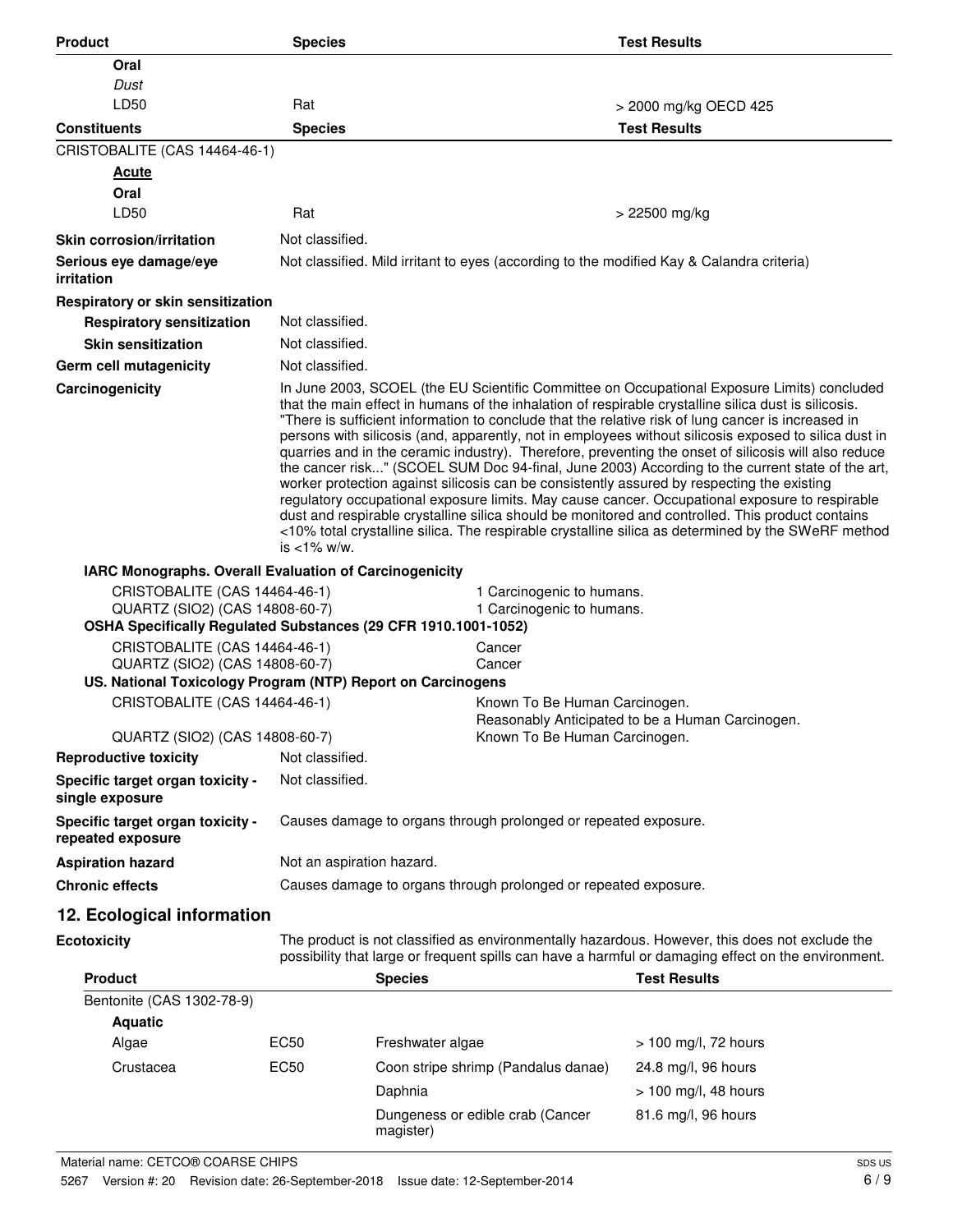| <b>Product</b>                    |                                                                                                                                                                                             | <b>Species</b>                        | <b>Test Results</b>        |  |
|-----------------------------------|---------------------------------------------------------------------------------------------------------------------------------------------------------------------------------------------|---------------------------------------|----------------------------|--|
| Fish                              | LC50                                                                                                                                                                                        | Freshwater fish                       | 16000 mg/l, 96 hours       |  |
|                                   |                                                                                                                                                                                             | Marine water fish                     | 2800 - 3200 mg/l, 24 hours |  |
| Persistence and degradability     |                                                                                                                                                                                             | Not relevant for inorganic substances |                            |  |
| <b>Bioaccumulative potential</b>  | Will not bio-accumulate.                                                                                                                                                                    |                                       |                            |  |
| <b>Mobility in soil</b>           | Bentonite is almost insoluble and thus presents a low mobility in most soils.                                                                                                               |                                       |                            |  |
| Mobility in general               | The product has poor water-solubility.                                                                                                                                                      |                                       |                            |  |
| Other adverse effects             | No other adverse environmental effects (e.g. ozone depletion, photochemical ozone creation<br>potential, endocrine disruption, global warming potential) are expected from this component.  |                                       |                            |  |
| 13. Disposal considerations       |                                                                                                                                                                                             |                                       |                            |  |
| <b>Disposal instructions</b>      | Collect and reclaim or dispose in sealed containers at licensed waste disposal site. Dispose of<br>contents/container in accordance with local/regional/national/international regulations. |                                       |                            |  |
| <b>Local disposal regulations</b> | Dispose in accordance with all applicable regulations.                                                                                                                                      |                                       |                            |  |
| Hazardous waste code              | The waste code should be assigned in discussion between the user, the producer and the waste<br>disposal company.                                                                           |                                       |                            |  |

Dispose of in accordance with local regulations. Empty containers or liners may retain some product residues. This material and its container must be disposed of in a safe manner (see: Disposal instructions). **Waste from residues / unused products**

Since emptied containers may retain product residue, follow label warnings even after container is emptied. Empty containers should be taken to an approved waste handling site for recycling or disposal. Store containers and offer for recycling of material when in accordance with the local regulations. **Contaminated packaging**

## **14. Transport information**

## **DOT**

Not regulated as dangerous goods.

## **IATA**

Not regulated as dangerous goods.

### **IMDG**

Not regulated as dangerous goods.

#### **Transport in bulk according to** Not applicable. **Annex II of MARPOL 73/78 and the IBC Code**

## **15. Regulatory information**

**US federal regulations**

This product is a "Hazardous Chemical" as defined by the OSHA Hazard Communication Standard, 29 CFR 1910.1200.

## **TSCA Section 12(b) Export Notification (40 CFR 707, Subpt. D)**

Not regulated.

**CERCLA Hazardous Substance List (40 CFR 302.4)**

Not listed.

## **SARA 304 Emergency release notification**

Not regulated.

## **OSHA Specifically Regulated Substances (29 CFR 1910.1001-1052)**

CRISTOBALITE (CAS 14464-46-1) Cancer QUARTZ (SIO2) (CAS 14808-60-7) Cancer<br>CRISTOBALITE (CAS 14464-46-1) CRISTOBALITE (CAS 14464-46-1) CRISTOBALITE (CAS 14464-46-1) QUARTZ (SIO2) (CAS 14808-60-7) lung effects CRISTOBALITE (CAS 14464-46-1) immune system effects QUARTZ (SIO2) (CAS 14808-60-7) immune system effects CRISTOBALITE (CAS 14464-46-1) kidney effects QUARTZ (SIO2) (CAS 14808-60-7) kidney effects

## **Superfund Amendments and Reauthorization Act of 1986 (SARA)**

## **SARA 302 Extremely hazardous substance**

Not listed.

#### **SARA 313 (TRI reporting)** Not regulated.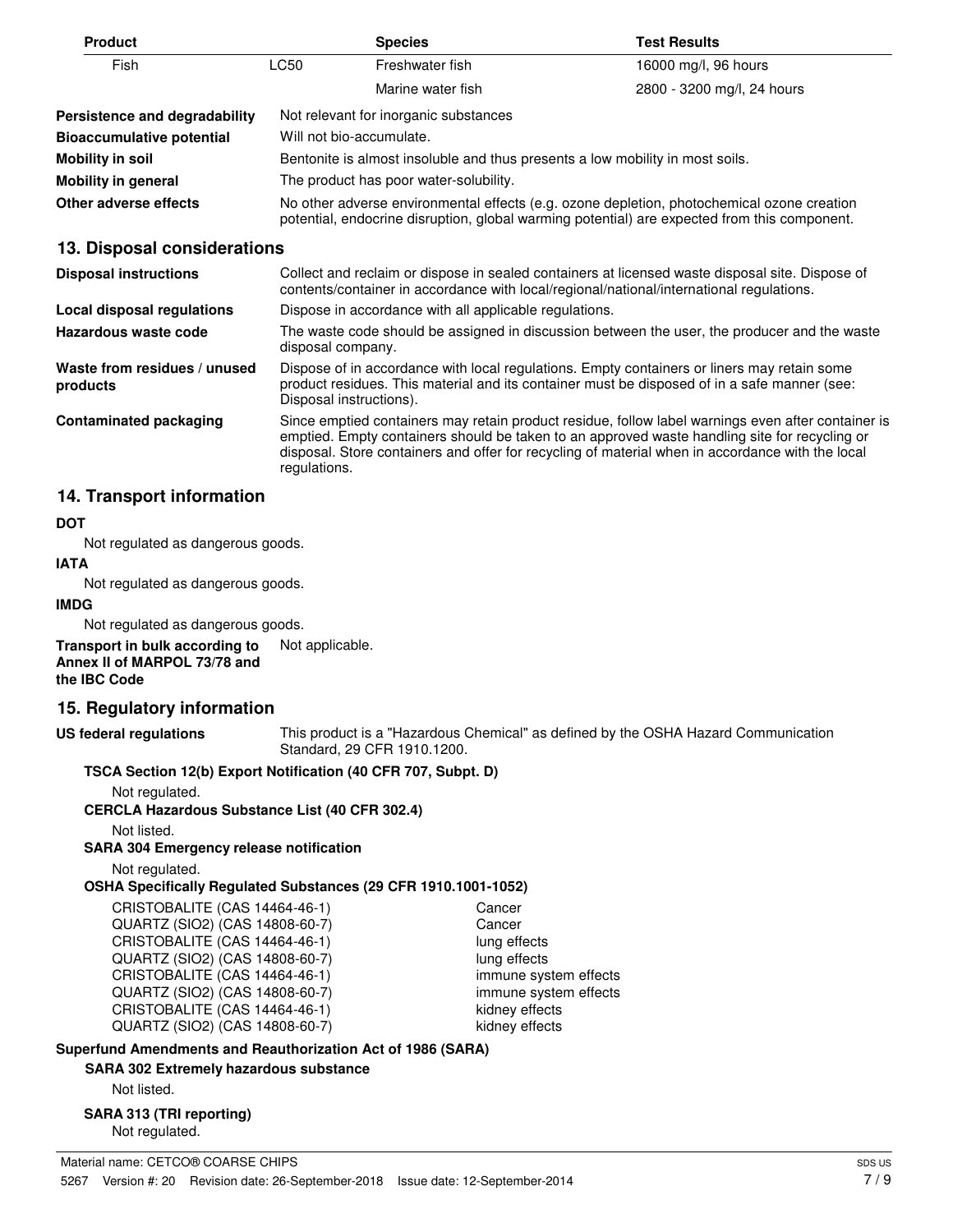## **Other federal regulations**

**Clean Air Act (CAA) Section 112 Hazardous Air Pollutants (HAPs) List**

Not regulated.

**Clean Air Act (CAA) Section 112(r) Accidental Release Prevention (40 CFR 68.130)**

Not regulated.

**Safe Drinking Water Act** Not regulated. **(SDWA)** Total food additive Direct food additive GRAS food additive **Food and Drug Administration (FDA)**

### **US state regulations**

**California Proposition 65**



WARNING: This product can expose you to QUARTZ (SIO2), which is known to the State of California to cause cancer. For more information go to www.P65Warnings.ca.gov.

## **California Proposition 65 - CRT: Listed date/Carcinogenic substance**

```
QUARTZ (SIO2) (CAS 14808-60-7) Listed: October 1, 1988
US. California. Candidate Chemicals List. Safer Consumer Products Regulations (Cal. Code Regs, tit. 22, 69502.3,
subd. (a))
```
CRISTOBALITE (CAS 14464-46-1) QUARTZ (SIO2) (CAS 14808-60-7)

## **International Inventories**

| Country(s) or region                                                                                                                              | <b>Inventory name</b>                                                     | On inventory (yes/no)* |  |  |
|---------------------------------------------------------------------------------------------------------------------------------------------------|---------------------------------------------------------------------------|------------------------|--|--|
| Australia                                                                                                                                         | Australian Inventory of Chemical Substances (AICS)                        | Yes                    |  |  |
| Canada                                                                                                                                            | Domestic Substances List (DSL)                                            | Yes                    |  |  |
| Canada                                                                                                                                            | Non-Domestic Substances List (NDSL)                                       | No.                    |  |  |
| China                                                                                                                                             | Inventory of Existing Chemical Substances in China (IECSC)                | Yes                    |  |  |
| Europe                                                                                                                                            | European Inventory of Existing Commercial Chemical<br>Substances (EINECS) | Yes                    |  |  |
| Europe                                                                                                                                            | European List of Notified Chemical Substances (ELINCS)                    | No.                    |  |  |
| Japan                                                                                                                                             | Inventory of Existing and New Chemical Substances (ENCS)                  | No.                    |  |  |
| Korea                                                                                                                                             | Existing Chemicals List (ECL)                                             | Yes                    |  |  |
| New Zealand                                                                                                                                       | New Zealand Inventory                                                     | Yes                    |  |  |
| Philippines                                                                                                                                       | Philippine Inventory of Chemicals and Chemical Substances<br>(PICCS)      | Yes                    |  |  |
| Taiwan                                                                                                                                            | Taiwan Chemical Substance Inventory (TCSI)                                | Yes                    |  |  |
| United States & Puerto Rico                                                                                                                       | Toxic Substances Control Act (TSCA) Inventory                             | Yes.                   |  |  |
| ★▲ #N/co# !odicodoc distribuciones codo of this was diret comediated by the codomic main controlled by distribucion and come and an according for |                                                                           |                        |  |  |

\*A "Yes" indicates that all components of this product comply with the inventory requirements administered by the governing country(s) A "No" indicates that one or more components of the product are not listed or exempt from listing on the inventory administered by the governing country(s).

## **16. Other information, including date of preparation or last revision**

| <b>Issue date</b>               | 12-September-2014                                                                                                                                                                                                                                                                                                                                               |
|---------------------------------|-----------------------------------------------------------------------------------------------------------------------------------------------------------------------------------------------------------------------------------------------------------------------------------------------------------------------------------------------------------------|
| <b>Revision date</b>            | 26-September-2018                                                                                                                                                                                                                                                                                                                                               |
| Version #                       | 20                                                                                                                                                                                                                                                                                                                                                              |
| <b>Further information</b>      | $UVCB = a$ substance of Unknown or Variable composition, Complex reaction products or<br>Biological materials SWERF = Size Weighted Respirable Fraction methodology is a scientific<br>method developed to quantify the content of respirable particles within a bulk product. All details<br>about the SWERF method are available at www.crystallinesilica.eu. |
| <b>HMIS<sup>®</sup></b> ratings | Health: 3*<br>Flammability: 0<br>Physical hazard: 0                                                                                                                                                                                                                                                                                                             |
| <b>NFPA ratings</b>             | Health: 2<br>Flammability: 0<br>Instability: 0                                                                                                                                                                                                                                                                                                                  |